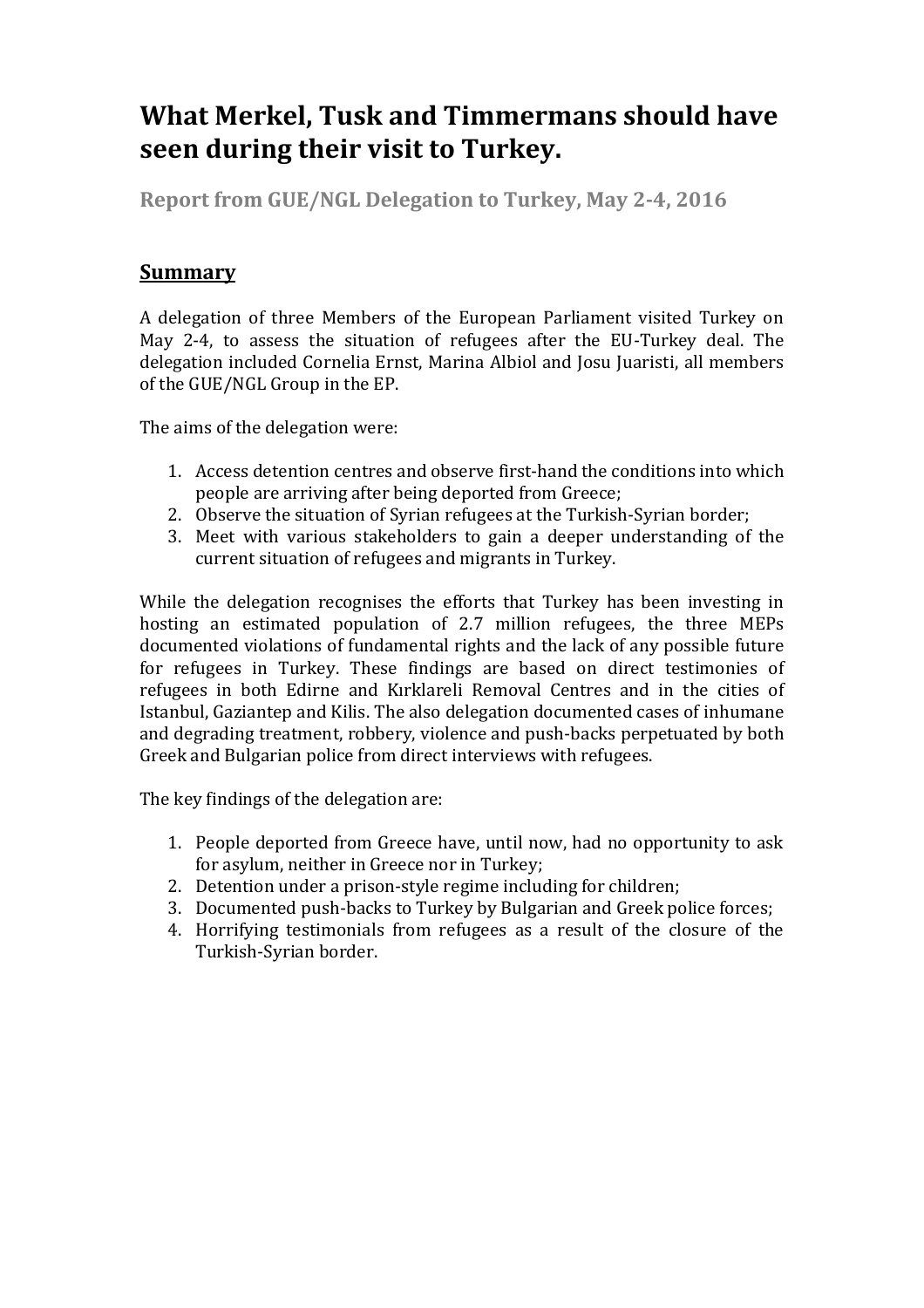# **Key findings of the delegation**

### **1. People deported from Greece have, until now, had no opportunity to ask for asylum, neither in Greece nor in Turkey**

On May 3 2016, the delegation was granted access to the two removal centres at the border with Greece and Bulgaria; Edirne Removal Centre and Kırklareli Removal Centre.

Edirne Removal Centre (capacity 400): At the time of the visit, the centre had 396 detainees. 6,773 people had been apprehended at the border in 2016, among which there were 3,410 Syrians, 1,452 Iraqis, 514 Afghans, and 36 Palestinians. 658 people had been returned so far to their countries of origin.

|                    |             |        | <b><i>PEADMISSION STATISTICS</i></b> |                         |                       |                                |
|--------------------|-------------|--------|--------------------------------------|-------------------------|-----------------------|--------------------------------|
|                    | 2015        |        | 2016                                 |                         |                       |                                |
| <b>NATIONALITY</b> |             |        | Readmitted Deported Readmitted       | Deported                | Sent to<br>Other R.C. | Still in<br><b>Edirne R.C.</b> |
| <b>ALGERIA</b>     | w.          | $\sim$ | 155                                  | 122                     | 19 <sup>°</sup>       | 14                             |
| <b>BANGLADESH</b>  | $\sim$      | ÷      | 60                                   | $\sim$                  | 20                    | 40                             |
| <b>IRAN</b>        | ī.          | v      | $\overline{\mathbf{z}}$              | $\mathbf{z}$            | ×                     | <b>Service</b>                 |
| <b>IRAG</b>        | $5^{\circ}$ | ¥.     | $\sim$                               | $\sim$                  | ×                     | <b>Sec</b>                     |
| MOROCCO            | ÷.          | ×      | 259                                  | 212                     | $\sqrt{6}$            | 41                             |
| <b>AYBLE</b>       |             | $\sim$ | a.                                   | ×                       | ÷                     | $\mathbf{1}$                   |
| PAKISTAN           | ×.          | $\sim$ | 431                                  | $\overline{\mathbf{z}}$ | 229                   | 200                            |
| <b>TUNUSIA</b>     | $\sim$      | ×      | $\overline{\phantom{a}}$             | $\overline{A}$          | $\mathbf{1}$          | $\sim$                         |
| TURKEY             | ×.          | m.     | 22                                   | ٠                       | 78                    | ×                              |
| <b>TOTAL</b>       | 6           | 6      | 1.070<br>(R.C.296)                   | 342                     | $275(+135)$           | 296                            |

*Statistics of people readmitted and still in Edirne Removal Center*

Kırklareli Removal Centre (capacity 750): At the time of our visit, the centre had 416 detainees. **No NGO nor members of the European Parliament had ever visited Kırklareli Removal Centre which opened on April 1 this year and has been receiving nearly all people returned from the Greek islands since the EU-Turkey deal** (with the exception of 24 people who had been transferred to Kayseri Removal Centre). In addition to the 370 people returned from the Greek islands, 36 had been intercepted in the border region. During our visit, we learnt that the UNHCR had visited the centre on April 20, but no report on their visit is available.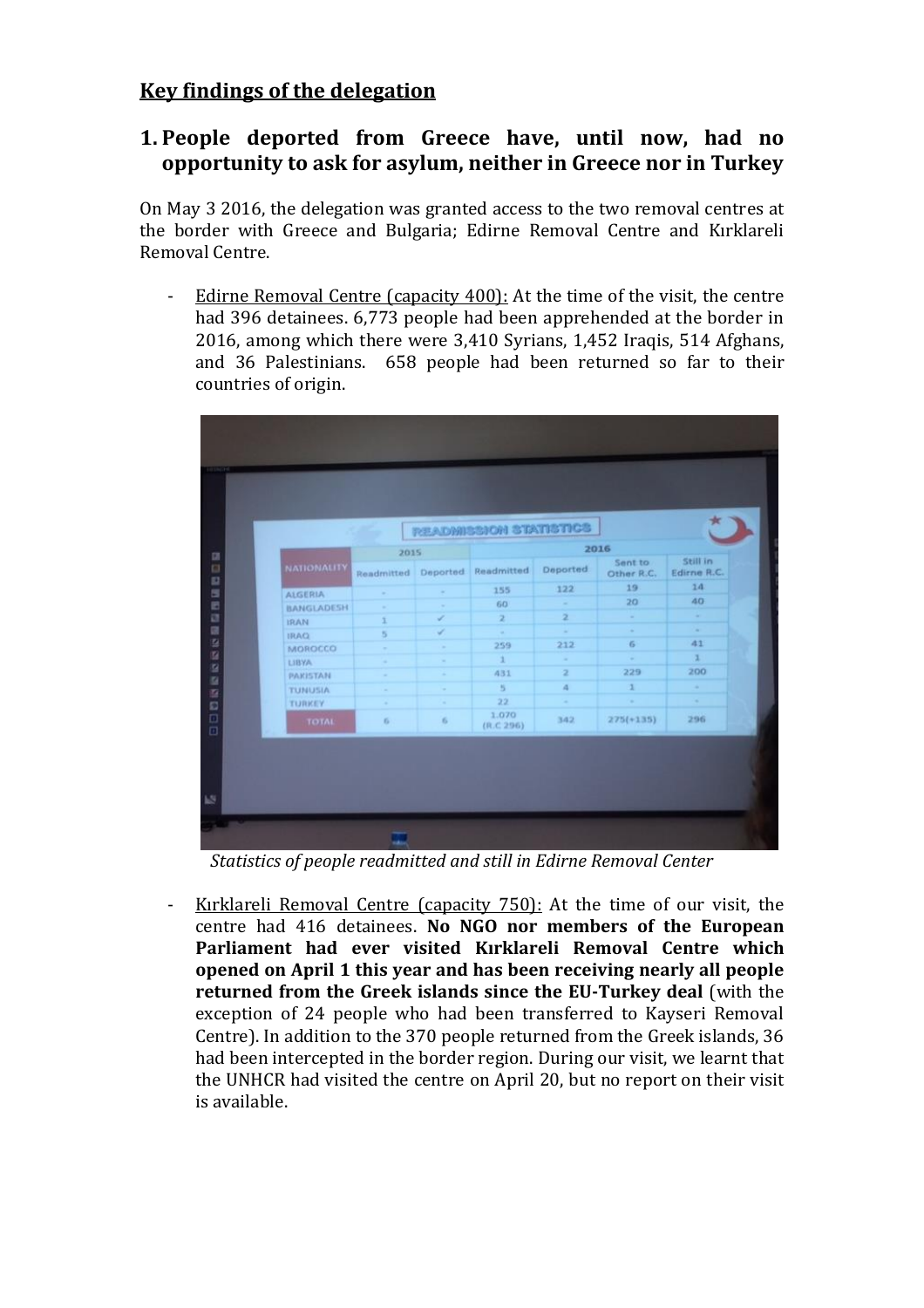| TOPLAM<br>0-6 YAŞ 6-12 YAŞ 12-18 YAŞ 18 VE ÜSTÜ<br><b><i><u>ULKELER</u></i></b><br>KADIN<br><b>ERKEK</b><br>106<br>77<br>15<br>2<br>12<br>30<br>76<br>18<br>18<br>18<br>5<br>5.<br>5<br>$\mathbf{1}$<br>1<br>1<br>$1\,$<br>1<br>1<br>$\mathbf 1$<br>1<br>$\overline{7}$<br>7<br>7<br>5<br>$\overline{5}$<br>$\overline{2}$<br>$\mathbf 1$<br>1<br>12<br>11<br>1<br>11<br>$1\,$<br>1<br>$\overline{9}$<br>Q<br>$\Omega$ |
|------------------------------------------------------------------------------------------------------------------------------------------------------------------------------------------------------------------------------------------------------------------------------------------------------------------------------------------------------------------------------------------------------------------------|
| <b>AFGANISTAN</b>                                                                                                                                                                                                                                                                                                                                                                                                      |
| <b>BANGLADES</b><br><b>BENGAL</b><br><b>FÍLDISÍ SAHÍLLERI</b><br>FAS<br><b>FILISTIN</b><br>HINDISTAN<br><b>KONGO</b><br><b>RAK</b><br>RAN<br><b>MISIR</b><br><b>MANNANN</b>                                                                                                                                                                                                                                            |
|                                                                                                                                                                                                                                                                                                                                                                                                                        |
|                                                                                                                                                                                                                                                                                                                                                                                                                        |
|                                                                                                                                                                                                                                                                                                                                                                                                                        |
|                                                                                                                                                                                                                                                                                                                                                                                                                        |
|                                                                                                                                                                                                                                                                                                                                                                                                                        |
|                                                                                                                                                                                                                                                                                                                                                                                                                        |
|                                                                                                                                                                                                                                                                                                                                                                                                                        |
|                                                                                                                                                                                                                                                                                                                                                                                                                        |
|                                                                                                                                                                                                                                                                                                                                                                                                                        |
|                                                                                                                                                                                                                                                                                                                                                                                                                        |
|                                                                                                                                                                                                                                                                                                                                                                                                                        |
| 242<br>242<br>242<br><b>PAKISTAN</b>                                                                                                                                                                                                                                                                                                                                                                                   |
| $\mathbf{1}$<br>1<br>1<br>SOMALI                                                                                                                                                                                                                                                                                                                                                                                       |
| t<br>$\bf 1$<br>ï<br><b>GÜRCISTAN</b>                                                                                                                                                                                                                                                                                                                                                                                  |
| $\overline{A}$<br>$\overline{a}$<br>$\sqrt{4}$<br><b>SRİLANKA</b>                                                                                                                                                                                                                                                                                                                                                      |
| 1<br>$\mathbf{1}$<br><b>URDUN</b><br>1                                                                                                                                                                                                                                                                                                                                                                                 |
| 16<br>386<br>416<br>$\overline{z}$<br>35<br>12<br>381<br><b>GENEL TOPLAM</b>                                                                                                                                                                                                                                                                                                                                           |

*Table of people detained by nationality, age and sex in Kirklakleri on 03.05.2016*

The centre was financed (85 per cent) as a reception centre by the EU under the Instrument for Accession programme, but before it even opened, it was decided that the centre would be repurposed in the last quarter of 2015, and it was turned into a removal centre.



*Sign showing EU 85% funding through the Instrument for Accession programme (sign visible on all furniture, towels, etc.)*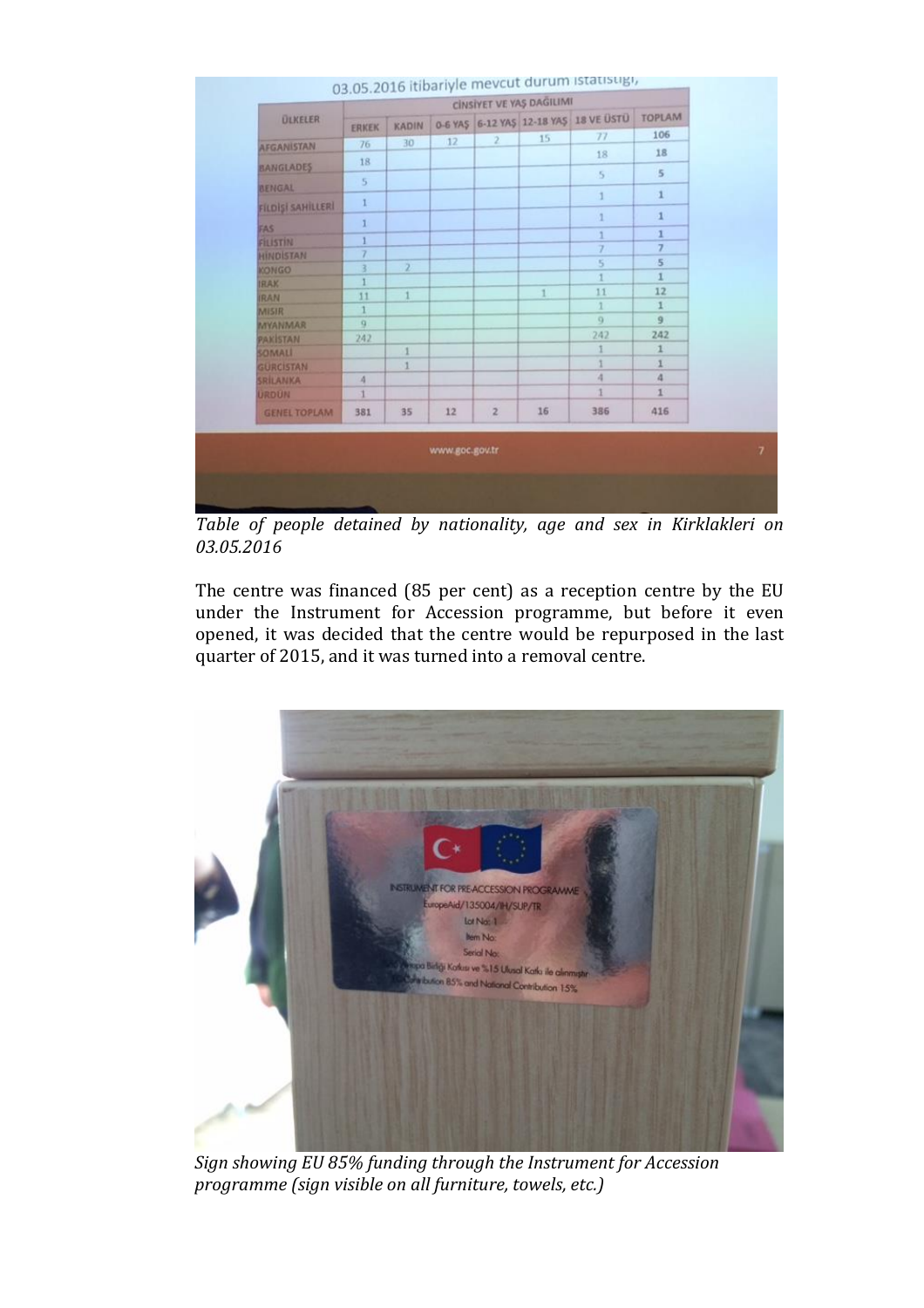Inside the removal centres, the delegation had the opportunity to talk with around 40 refugees from Afghanistan, Iran, Palestine, Pakistan and Morocco. The majority of the people in the Edirne Removal Centre had been returned to Turkey via the land border with Greece, some having been detained upon arrival on the Greek islands before March 20, based on their nationality, others having been pushed back from Serbia to Macedonia, then to Greece when these countries had started to filter by nationality. A minority had been intercepted before the crossing, which can be explained by the fact that nearly all people intercepted recently have been sent to other removal centres in Turkey given Edirne's capacity was full. In Kırklareli, all had been returned directly by ferry from the Greek islands. When asked about Syrians being returned from Greece, the Turkish authorities confirmed that 12 Syrians had been returned to Adana by plane the previous Friday, and then transferred to Osmaniye camp.

**All refugees interviewed told us they were not given the opportunity to ask for asylum, neither in Greece nor in Turkey. All said they did not know what will happen to them, and had received no information since they had arrived in Turkey.** 

#### In Edirne:

A group of Pakistani nationals who had been detained in Turkey for two months told us:

"**We were not given the opportunity to apply for asylum in Greece. Some of us were given the opportunity to speak to UNHCR but nothing happened after. We had no interpretation in Urdu, we could therefore not communicate on the islands. Then, we have been handcuffed for 10 to 12 hours on a boat to the north of Greece where we were not allowed food, water or to go to the restroom. It was on the 2nd of March. We have also no Urdu interpreters here**. **They are not listening to us, we are tired".**

Another group of Moroccan nationals and from Western Sahara confirmed the same situation:

#### "**They did not give us the opportunity to apply. In the islands some had asked to apply, they said you will be given this opportunity once in the camp, but then we were sent here.**"

#### In Kırklareli:

The delegation met a family from Iran; a couple with their seventeen year-old son. They were deported to Kirklareli from the Greek islands. Their money had been stolen by the Greek police, who attacked their son and tried to separate him from his parents by putting them in different ferries, but finally they managed to get on together. They tried to ask for asylum in Kirklareli but were ignored by the camp's authorities. **The father fears he will be arrested and put in jail if he is sent back to Iran, since he is Kurdish and a Sunni muslim. He regrets having told his full story to the camp's authorities, since he feels they may expose him when he is sent back to Iran.** The whole family had had their shoelaces removed to prevent the possibility of using them to commit suicide. **They are due to be deported to Iran on Friday May 6.**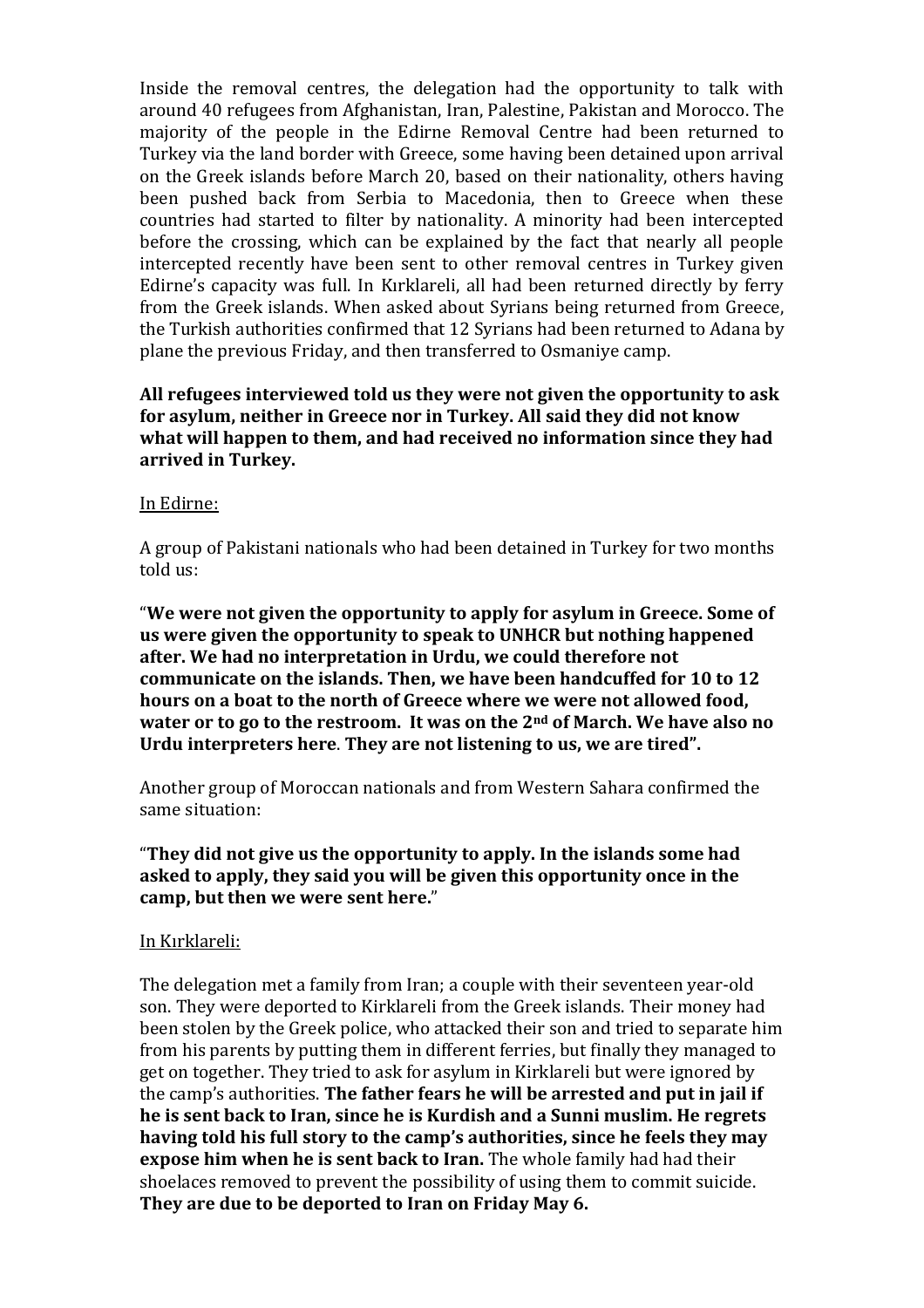The delegation met a group of Afghans; a couple with two small children (one a few months old, the other just over one year old), as well as a single man and a woman travelling alone whose husband lives in Belgium, yet she was denied family reunification. They were apprehended while sitting in a park in a town in the Kirklareli province. **After six days in the camp, they had not received any information on their rights or the possibility to apply for asylum.** Their goal was to reach Europe for a job and a future for their children.

The delegation met with a Palestinian; who had left the West Bank by crossing the border to Jordan and from there flying to Turkey, and then travelling by boat with a smuggler to the Greek island of Samos. There **he was beaten by the police and all of his belongings were stolen, including money and documents**. He still feels pain in his back because of the beating from the Greek police. He was deported to Izmir, where he spent some days, and then to Kirklareli, where he has been for over a week. In Izmir he was seen by a doctor, who gave him a prescription for his pain. In Kirklareli **he was not given the medicine he needs, nor has he received any information about his situation.**

A group of Pakistanis reported to the delegation: "**We do not know what will happen to us; what is our current status.** We left Pakistan because of threat on our lives, then we got caught in Greece. We are very worried about what will happen to us. We cannot speak to relatives. We were allowed contact only once 20-30 days ago. **In Lesvos, we had interpretation issue, we could not ask for asylum.** There was no Urdu interpreter, so we could not make ourselves understand. **Here, we attempted to ask for asylum. They provided us with an Afghani translating Urdu. But somebody working in the Centre told us "even if you are here 6 months, you will definitely be returned to Pakistan"."**

**When asked about the opportunity to request asylum in Turkey, Turkish authorities explained that "all people being returned to Turkey had the opportunity to request asylum in Greece". Based on this assumption, they told the delegation that the aim is to "ensure deportation of entirety of the people being returned from Greece, 100% if possible". "This is the spirit of the readmission agreement".**

"They are not people in need of international protection", insisted the representative of the Turkish Directorate General of Migration Management (DGMM). When asked by our delegation about the cases of people being returned on the basis of inadmissibility of their asylum claim, the representative of DGMM said the Turkish authorities had no information on whether some of those being returned, or who among them was being returned on the basis of inadmissibility: "I can attest we do not receive such indication".

In Kirklareli Removal Centre, 8 cases out of the 370 returned from the Greek islands had been referred to as international protection cases upon their arrival in the centre, including the case of a transgender Iranian. However, with the exception of these 8 cases where the identification was conducted by the staff of the centre, nobody had been reported as requesting asylum on their own initiative.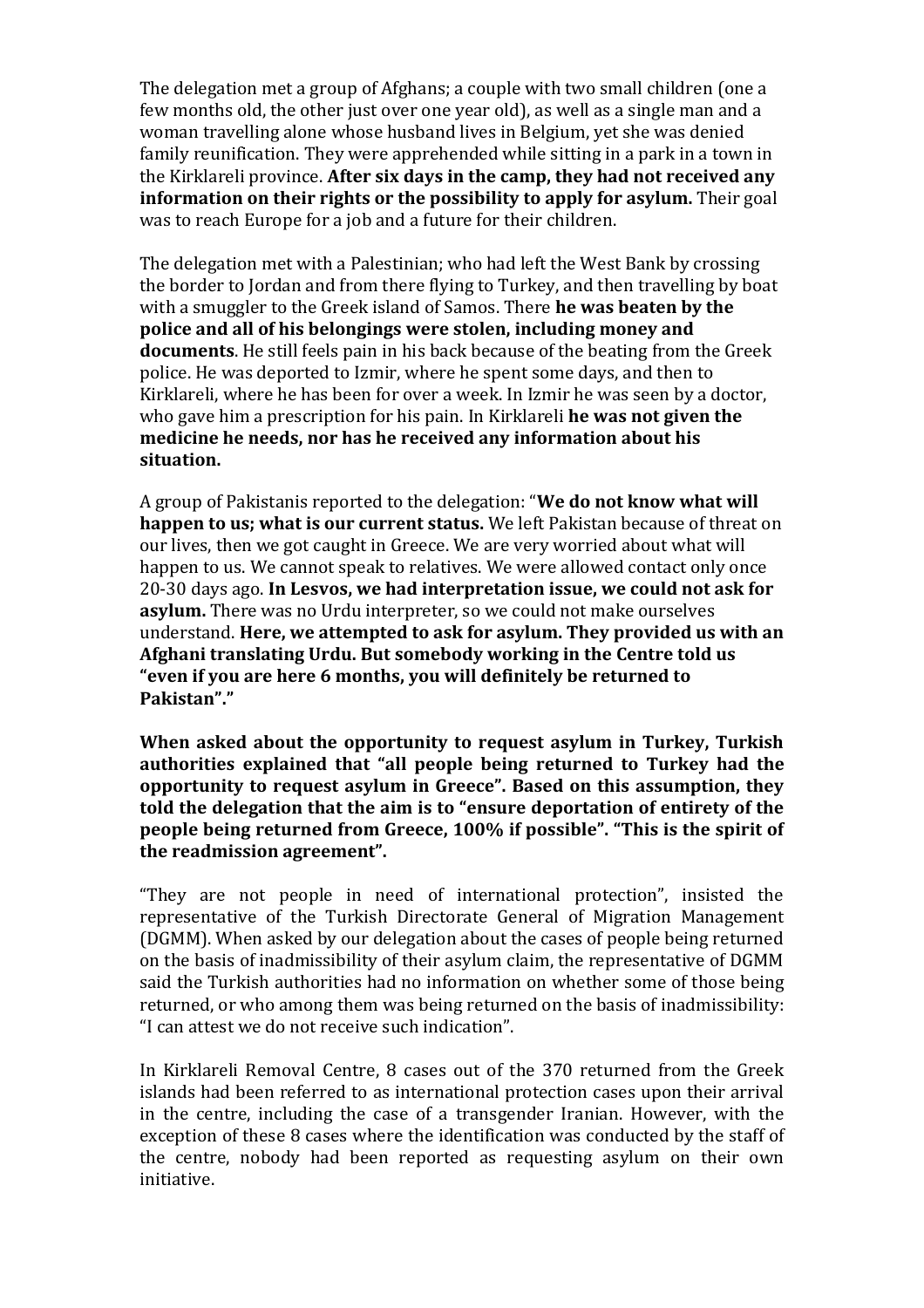**Access to a lawyer, though officially possible according to Turkish authorities, is nearly impossible in practice**. In Kirklareli, only 3 judicial appeal cases were reported, from among the 416 people who had been referred to the provincial bar association for their judicial appeals regarding their deportation orders. However, lawyers reportedly have no access to the removal centres, so the detainees are currently only referred to lawyers from the provincial bar association if the management of the centre refer them.

After the first deportation from the Greek islands, the Turkish authorities reported the case of an NGO who came to Kirklareli with a list of 50 names of detainees in the centre. The NGO representaives were denied access as their request was not meeting the requirements i.e. the need for the detainee or a close family member to have been in touch with the lawyer. This condition actually makes it nearly impossible for any lawyer or NGO to provide legal aid to people in detention.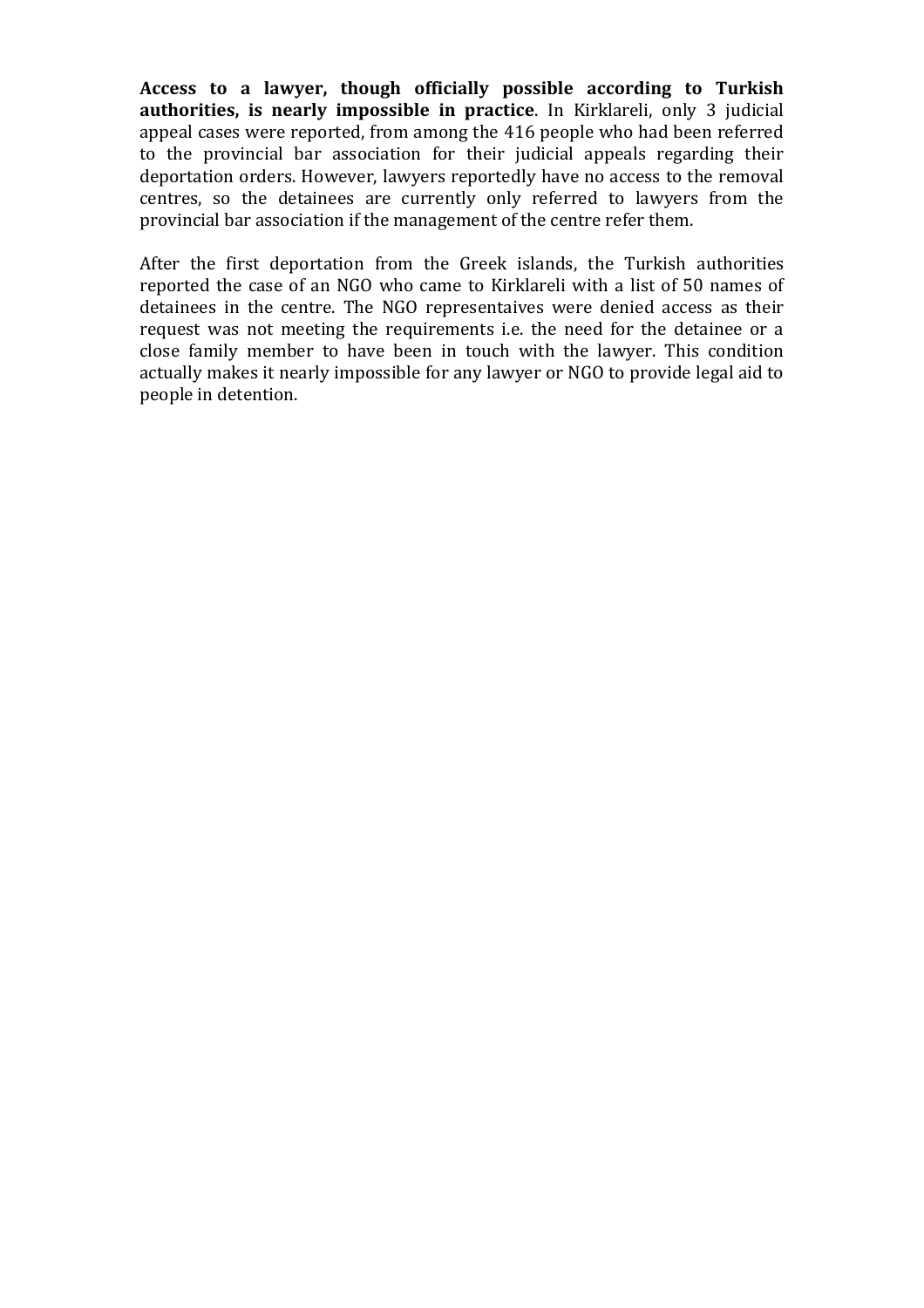# **2. Detention under a prison-style regime, including for children**

At present, Turkey has 18 different removal centres with a total capacity of 6,000 people, many of which were originally designed as reception centres and were turned into detention facilities at the end of last year. The delegation received presentations from the management of both centres and a representative of the Directorate General of Migration Management (DGMM) on the legal framework and the rights of detainees in removal centres in Turkey. However, the delegation's interviews with women, men and children in detention were in sharp contrast to the official presentation.



**Access to interpretation and information in one's own language seems to be lacking.** In the Edirne Removal Centre, the paper given to detainees upon their arrival was only available in Turkish. The delegation also observed the presence of an Arabic interpreter only, with no other languages available at the time of our visit. In Kirklareli, no interpreters from the centre were present at the time of our visit.

**Upon arrival, all refugees - regardless of whether they had been apprehended before crossing or being returned - have their mobile phones confiscated.** They reported to us that there was either no communication with outside world available, or that contact was only possible once in a period of two months, and not via their mobiles but instead via a public telephone.

**In Edirne Removal Centre, the delegation could witness overcrowded bedrooms,** for example 20 people in a room with 12 beds. The delegation left the centre amidst Moroccans screaming in Arabic "We have no rights here".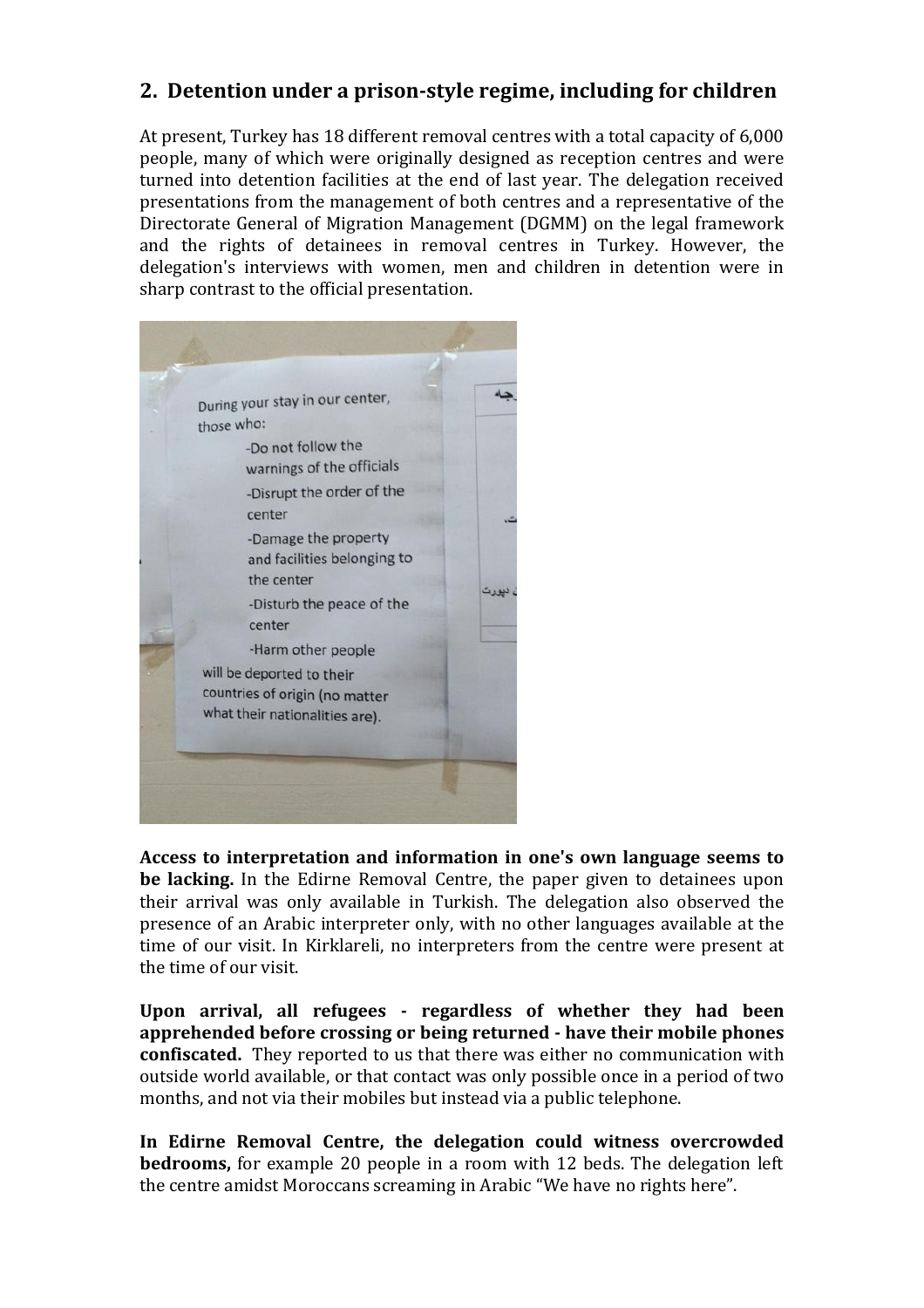In both removal centres, the Members of the European Parliament met **single women with children from Afghanistan whose husbands are already living in a Member State of the European Union**. Turkish authorities reported that a significant number of single women with children are being apprehended at the land border and then put into detention if they are not Syrians. "This is an indication that existing family reunification channels don't work", the Turkish authorities explained to the delegation, "Instead of waiting several years, they will attempt the crossing."

In both centres, **the delegation could identify unaccompanied minors who had not been identified as unaccompanied minors and had been put in the same bedrooms as adult men**.

In both centres, **people including families were locked in their bedrooms. The maximum duration of 'social activities' reported by people was three hours per day, three times a day, and the minimum reported time was 15 minutes per day.**

**In terms of access to health and sanitary conditions, some reported delayed access to health care in the centre.** One person who was bleeding from the mouth had to wait between four and five days to see a doctor.Insects were reported to have been found in the food in one centre, and when complaining about this, a staff member from the centre told one group of detainees: "You don't pay any money, so what do you expect?". When asked about mental health, some reported that most people are disturbed, feeling distress, and experiencing eating problems.

The representative of the DGMM informed the delegation that a protocol was signed last Friday for the Red Crescent to work in both reception and removal centres in Turkey. Their presence in removal centres, apart from the services such as psychosocial support that they will provide, aims at being an "impartial semi-government agency to monitor detention".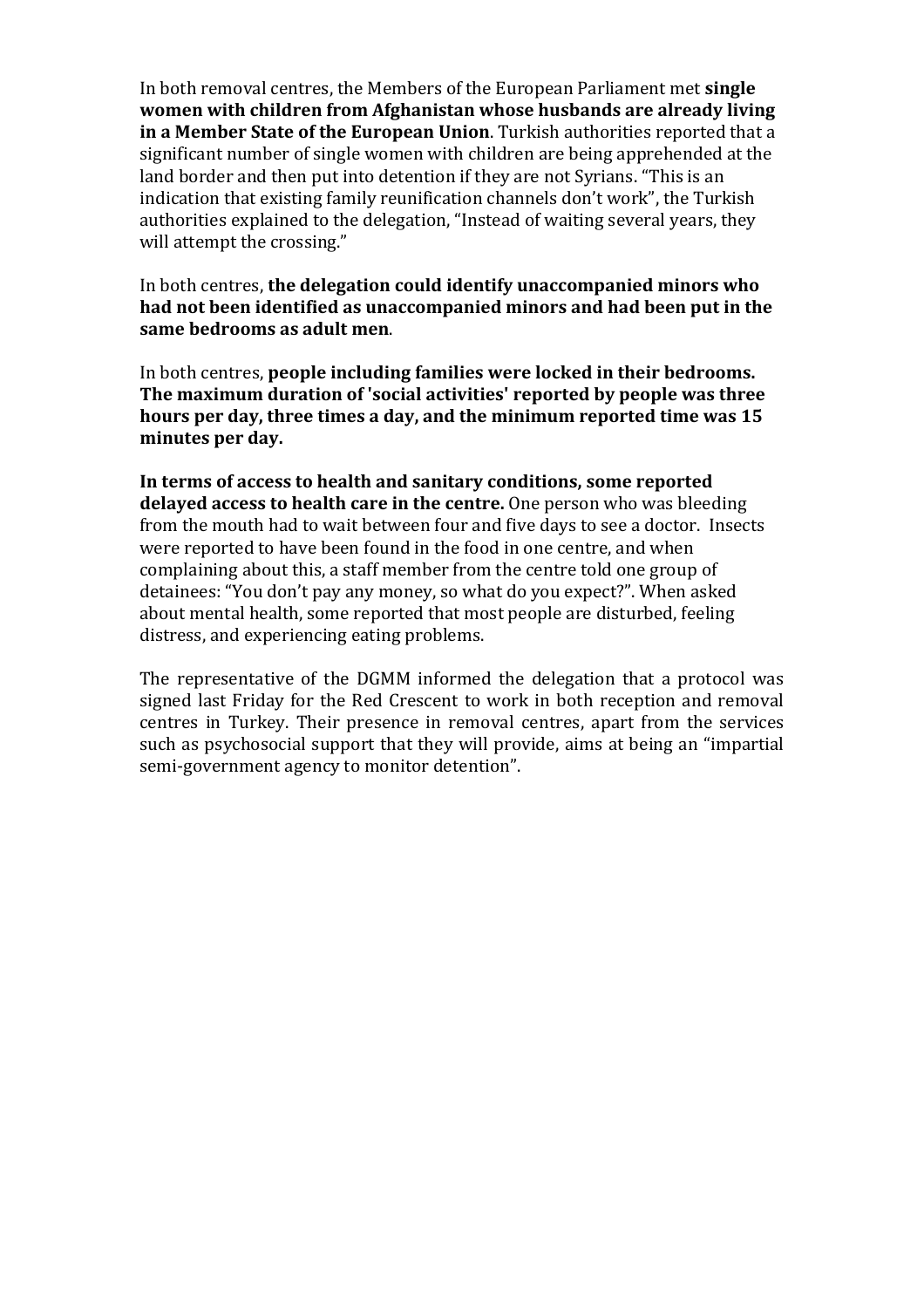# **3. Documented push-backs to Turkey by Bulgarian and Greek police forces**

The delegation also met an Afghan woman with two children - whose husband has been granted refugee status in Germany - who reported being a victim of 'push-back' two days before our visit: "The Greek police took all my money and then pushed me back to Turkey."

Such push-back practices were also raised by the management of the Edirne Removal Centre: **"**We are observing push-backs on both the Greek and the Bulgarian side. Three months ago, we presented a video with footage of persons wearing Greek uniforms putting a group of migrants in the border region on boats back to the Turkish side." The direction of the centre said this case has been reported to the Greek police, but that push-backs have not stopped since then, but have in fact increased since then. However, they pointed out that it is not a systematic approach. "We also have evidence of push-backs from Bulgaria. We are very concerned also about their practice of using dogs to attack and push-back refugees", added the director of the Edirne Removal Centre. "We have had cases of people being pushed back with severe medical wounds and also testimonies of some people being killed as a result of a dog attack". Turkey has actually initiated criminal proceedings against Bulgaria regarding this matter.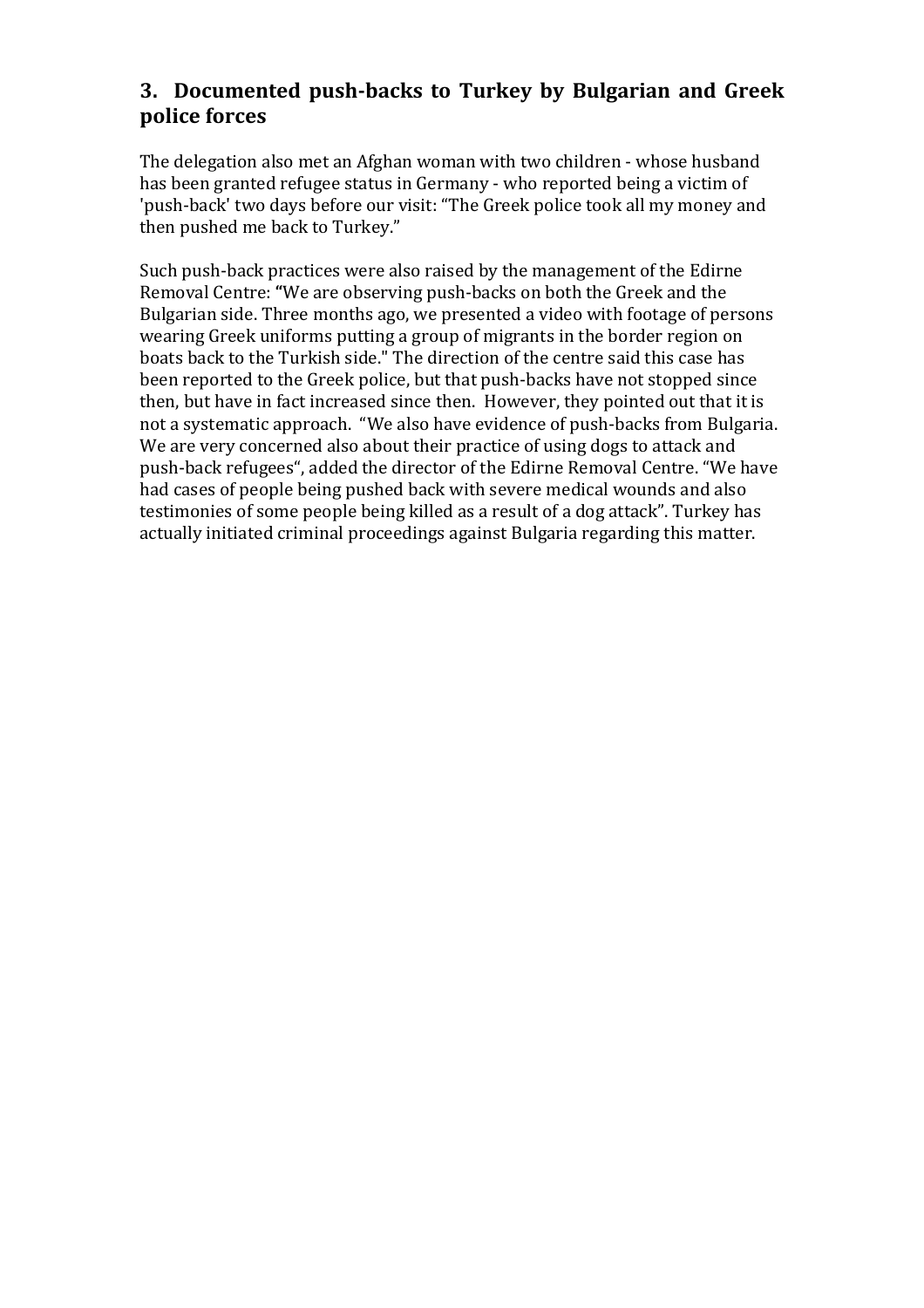# **4. Horrifying testimonies from refugees as a result of the closure of the Turkish-Syrian border.**

NGOs reported that the border with Syria has now been closed for one year. This situation results in thousands of refugees stranded on the other side of the border. The situation has escalated in recent weeks with the attacks on Aleppo and also attacks on refugee camps close to the Turkish border. The UNHCR, as well as NGOs like Human Rights Watch and Amnesty International, have repeatedly called on Turkish authorities to open the border from Syria, with the UNHCR standing ready to support Turkey if they would open the border.

Members went to Kilis, a city on the border with Syria which has, been hit by more than 70 rockets fired from across the border since January, killing at least 21 people. In Kilis, the refugee population is estimated to be 120,000 (compared to the local population of 80,000 Turkish nationals). While in Kilis, the delegation was able to hear shelling taking place in Syria in the background during our conversations with the refugees. We also visited the border gate of Bab al-Salam, where we verified that it was completely closed, as well as the gate of the Oncupinar refugee camp. We saw that the camp did not follow the UNHCR's rules on the distance between refugee camps and borders, and was operating completely parallel to the Syrian-Turkish border (the UNHCR confirmed to us when we met them in Gaziantep that according to the UNHCR criteria, camps have to be 50 km away from borders).

The Turkish Disaster and Emergency Management Authority (AFAD), has recently distributed flyers in the town of Kilis to explain how to "protect yourself from rockets". Such flyers have not been reported to have been distributed in the refugee camps in Kilis, however. It is key to note that refugees living in Kilis unlike Turkish citizens - need to request an authorisation to be able to move to another province which is only granted for medical reasons or family reunion. This means that the majority of refugees in Kilis are not given any other choice but to be exposed to the rockets and risk being killed there (see flyer below distributed by AFAD in Kilis).

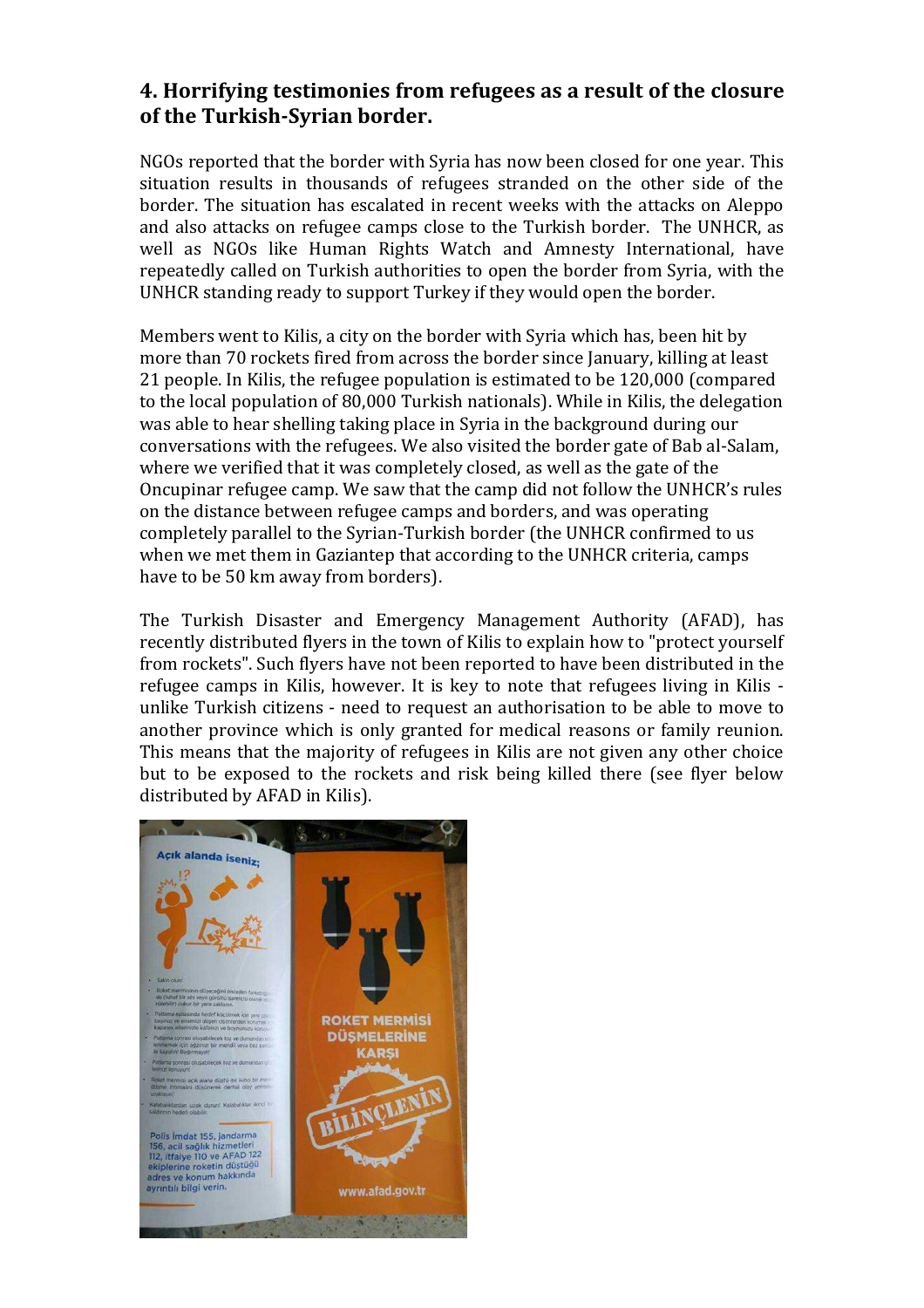### **Testimonies from refugees:**

 "**I feel let down by the European Union and the international community, who have not taken any measures to protect my rights and those of my people.** I have a lot of concern about the new generation who are being brought up without education and in extreme poverty. I believe the EU should fund schools and projects to encourage economic growth in Syria. I used to live in a small town north of Aleppo, and I decided to cross the border once the Russian shelling began around two months ago. I crossed illegally with a smuggler, we were a group of nine and we paid in total 10,000 Turkish lira. After walking for three kilometres through olive groves, we crossed the trench and through a gap in the fence (which no longer exists). We managed to cross undetected because the Turkish Jendarma were shooting a different group which was attempting to cross at the same time. We decided to settle in Kilis because it was safe, but now the rockets from Daesh have begun to fall, we don't know where to go, but I have no interest in going to Europe, I want to stay as close to Syria as possible. I am unemployed, but I do small jobs from time to time, mostly as a builder and always hired within the Syrian community. I also receive some help from the Danish Refugee Council; 230 TL per month."

- Ahmed, Syrian

 "I come from Tel Rafat, 30 kilometres away from the border, which has been attacked by the different parts of the conflict as well as bombed from the air. After that I left, around a month ago. I lost two brothers and two nephews. I fled with nine more families, and we gathered next to the border, sleeping inside the truck we had. After ten days the Turkish organisation IHH gave us a large tent. The area was then attacked by Daesh, so we moved on to a camp within Syria, next to the Bab al-Salam crossing. There we were given some food, but we had no water. My wife was pregnant and, on Sunday the 1st of May our baby Muhammad was born with severe health problems and malformations. Because of this, the baby was allowed to cross the border with only one person accompanying him. Since my wife was still feeling unwell after giving birth and had to look after our five more kids, I crossed with the baby that same Sunday. The baby has undergone surgery in Gaziantep hospital and is now recovering, he is better but will not be let out of hospital until he weighs five pounds. While the baby was having surgery, I slept at the hospital for two nights, but then I went to Kilis to rest at my cousin's house for a day. **I have already request a Turkish ID, but the authorities have not given me anything so far.** I am still in contact with my family in Syria. My wife is already better, but **I am very worried about our situation, with Daesh advancing very near the camp where we live** and because of our lack of money, as well as because of the blindness of one of my daughters. My plan is to stay in Kilis with my baby and try to get them into Turkey."

- Mustapha, Syrian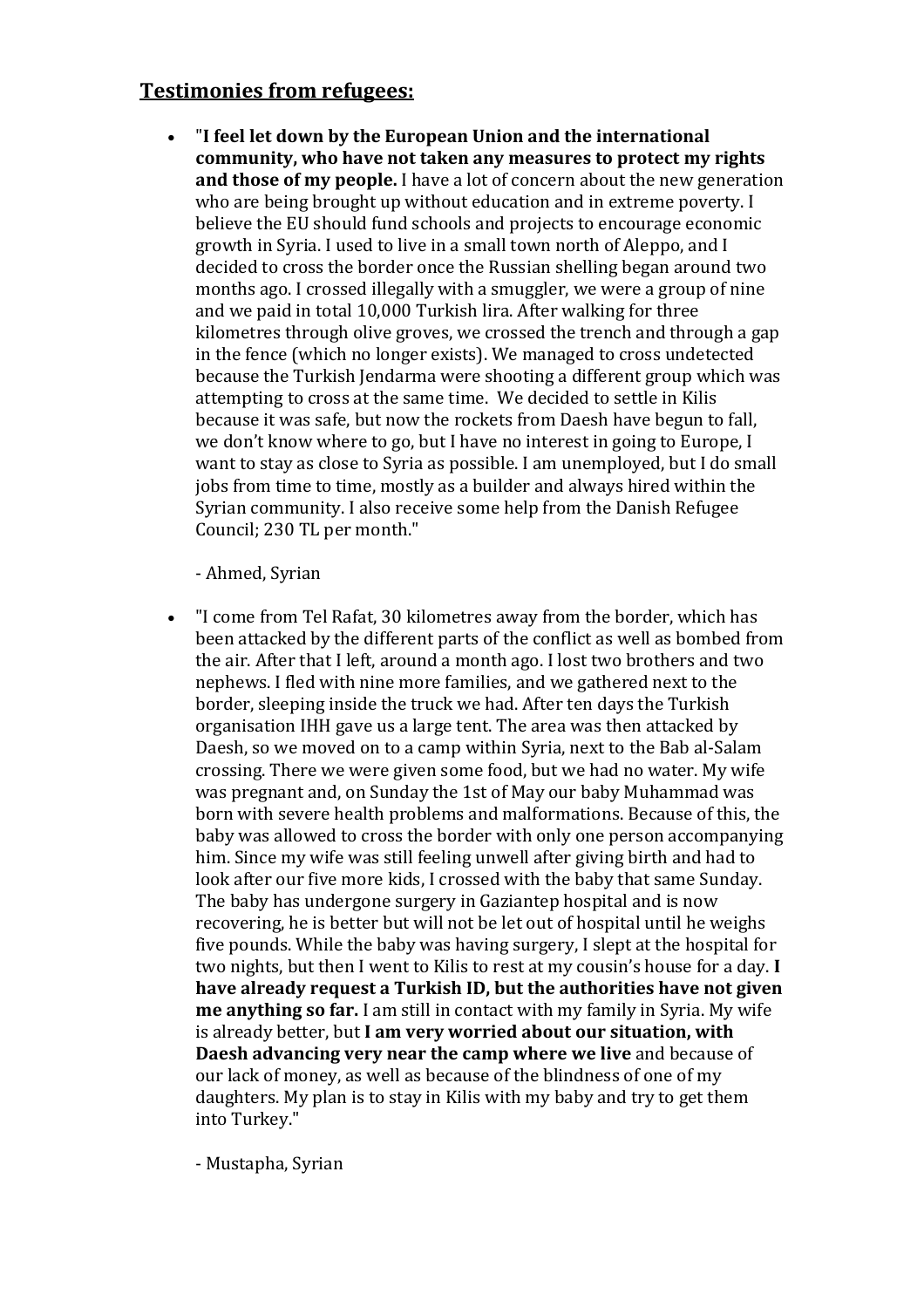"I am fifteen, I arrived to Kilis a month ago. **I was approaching the border with my eleven year-old cousin when the Turkish Jendarma shot me** when I was about five hundred metres away from the border, and the bullet crossed both my thighs - only muscles, no bone. I stayed still until the Jendarma left and then managed to cross the border with the help of my eleven year-old cousin, who has now gone back to Syria to try and help his two sisters cross the border. I am now in Turkey living with my mother and my three brothers and their wives, who arrived before me. My father was killed in the war two years ago. All of my family are currently jobless, and I would like to move to Gaziantep because of the better job prospects there. I left school in fifth grade, when I was ten years old, because my school was bombed. I used to live in Aleppo, but after that, me and my family left the city and went to live in the countryside, where it was calmer, until Daesh arrived, then we moved to the camps in Bab al-Sham. **It is my second time in Turkey, I arrived a year ago alone, but had a very bad experience of exploitation at work and decided to return to the camps in Syria**. I crossed the border into Turkey for a second time because now the rest of my family is there. Since I lost the Turkish ID I had a year ago, now I cannot get a second one.

- Hussein, Syrian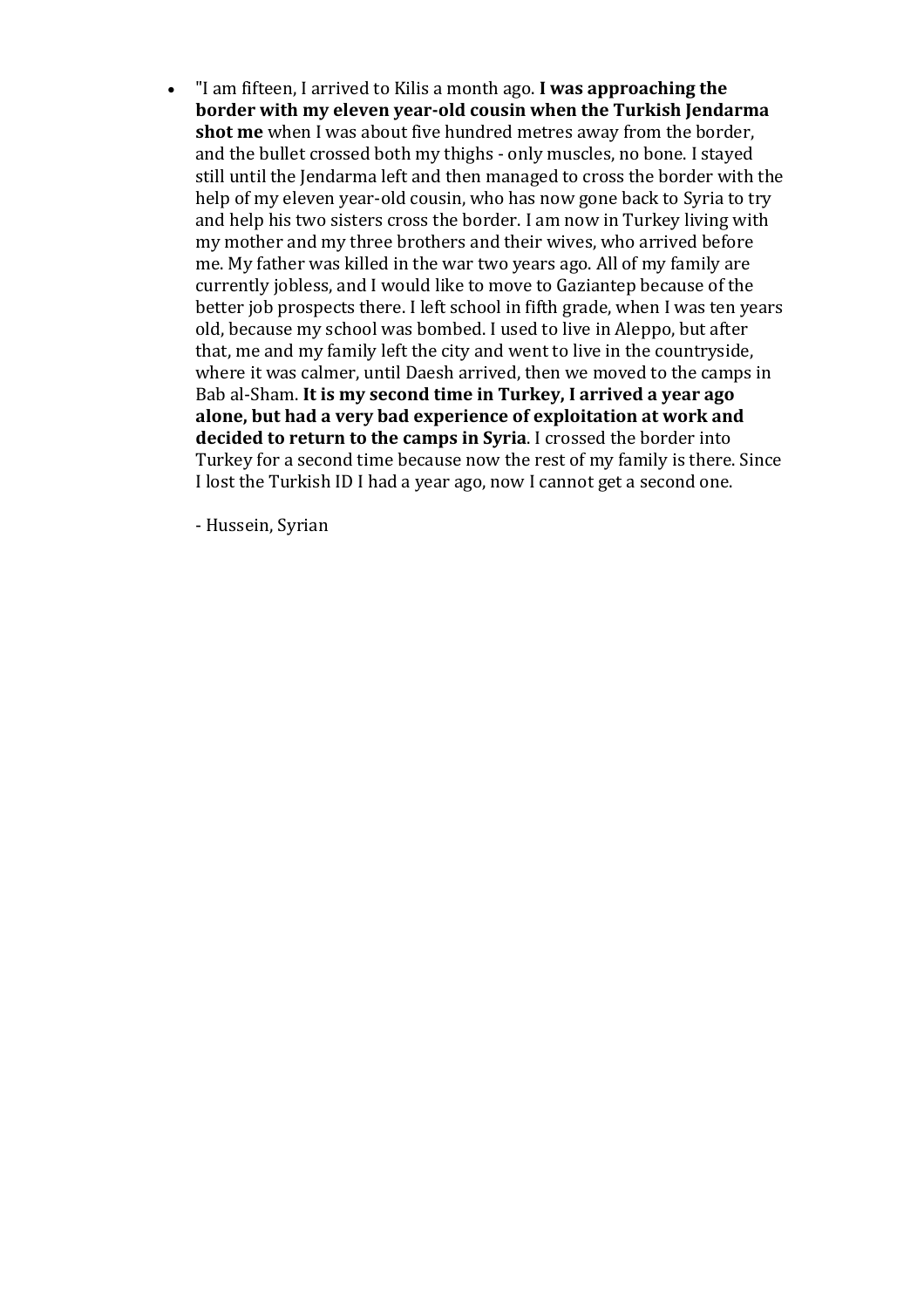#### **Quotable comments from MEPs following their visit**

"I am particularly concerned about the fundamental rights situation and the access to justice of those refugees that have been readmitted to Turkey from Greece following the EU-Turkey deal."

"Contrary to the requirements of the European Convention on Human Rights, which Turkey has ratified, and contrary to Turkish law, the detainees in the centres we visited had not received information as to the purpose and length of their detention, their right to apply for international protection or their right to challenge their detention before a court. In fact, the detainees did not even know how to contact a lawyer.

"Deporting refugees to a place where they face such conditions is a disgrace. I cannot see how an agreement such as the EU-Turkey deal, which builds upon such deportations, can be legitimate or legal in any way."

- **Cornelia Ernst**, Member of the European Parliament, Die Linke, Germany

"Turkey has been hired as a deportation agency, putting into practice the migration policies designed in Brussels. We have seen how the migration policies imposed by the European Union have terrible consequences on the lives of thousands of people, and their main goal is to return people back to the areas from which they have fled, even if they will face extreme peril in countries such as Afghanistan or Yemen. Everyone who is not Syrian or Iraqi is immediately sent back regardless of their situation, in clear violation of the principles laid down in the Geneva Conventions."

"In this visit we have been able to see first-hand that Turkey is not a safe country and the EU's only interest in considering it as such is to have an external police body. In Kilis, we heard testimonies of refugees being shot at by the Turkish border police, and we were able to see how the camps don't respect international regulations and are operating next to the border, from which Daesh launches rockets on a daily basis. People in detention are not being informed about their rights and the refugees who are allowed to stay in Turkey do not have the access to health care and other public services that they are entitled to."

- **Marina Albiol**, Member of the European Parliament, Izquierda Unida, Spain

"It is absolutely unacceptable that families with children are imprisoned in detention centres in Turkey. And this is happening thanks to funds of the European Union. An Afghan woman who was imprisoned with her husband and her two young daughters, told us from his cell: 'I just want to save my children´s future, nothing else'. However, far from offering an opportunity, the EU is paying Turkey to deny it."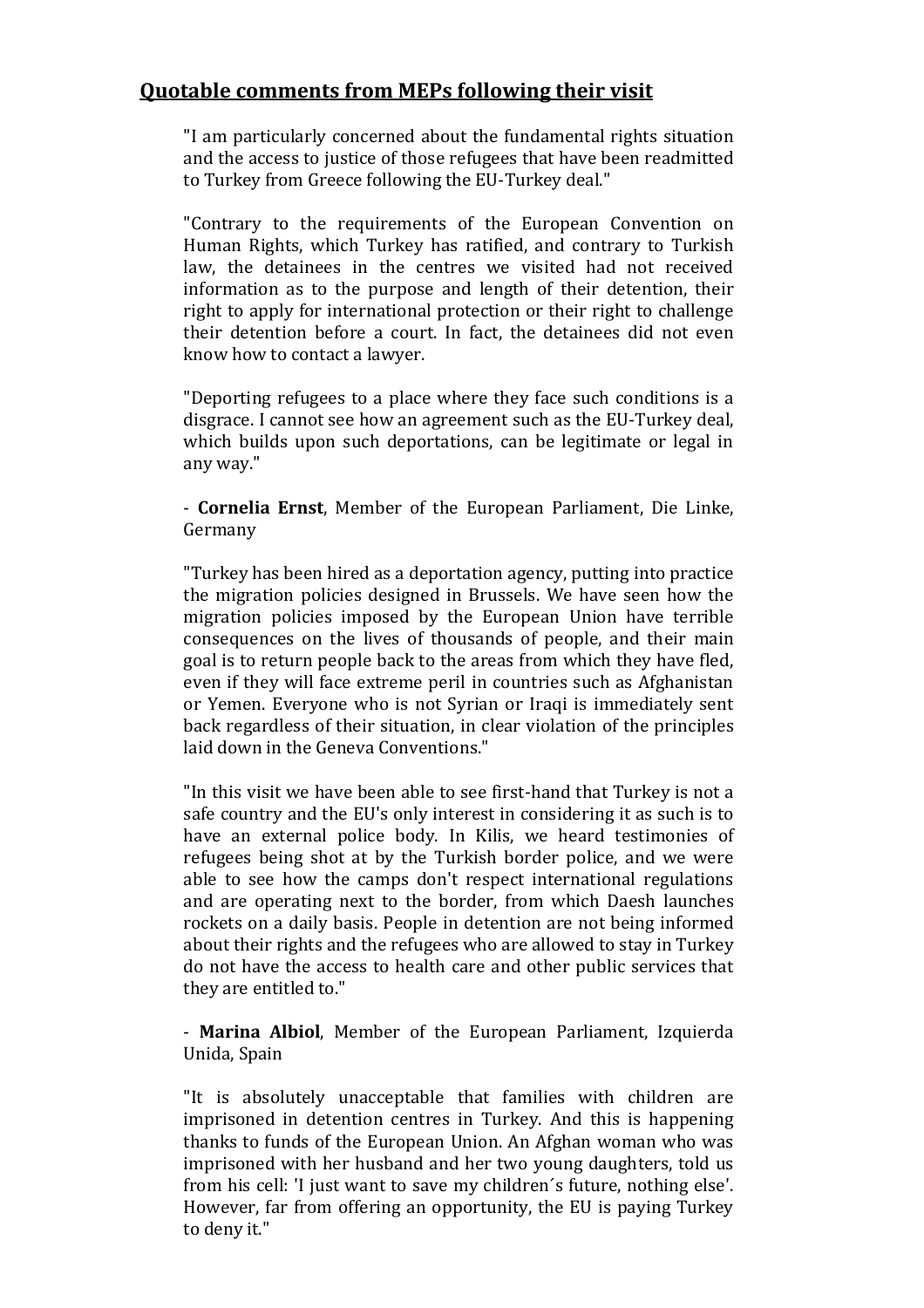"One million refugee children in Turkey are of school age. However, only 13 per cent can attend school. We are leaving an entire generation without a future and the Member States of the EU are directly responsible for this crime."

- **Josu Juaristi**, Member of the European Parliament, EH Bildu, Basque country